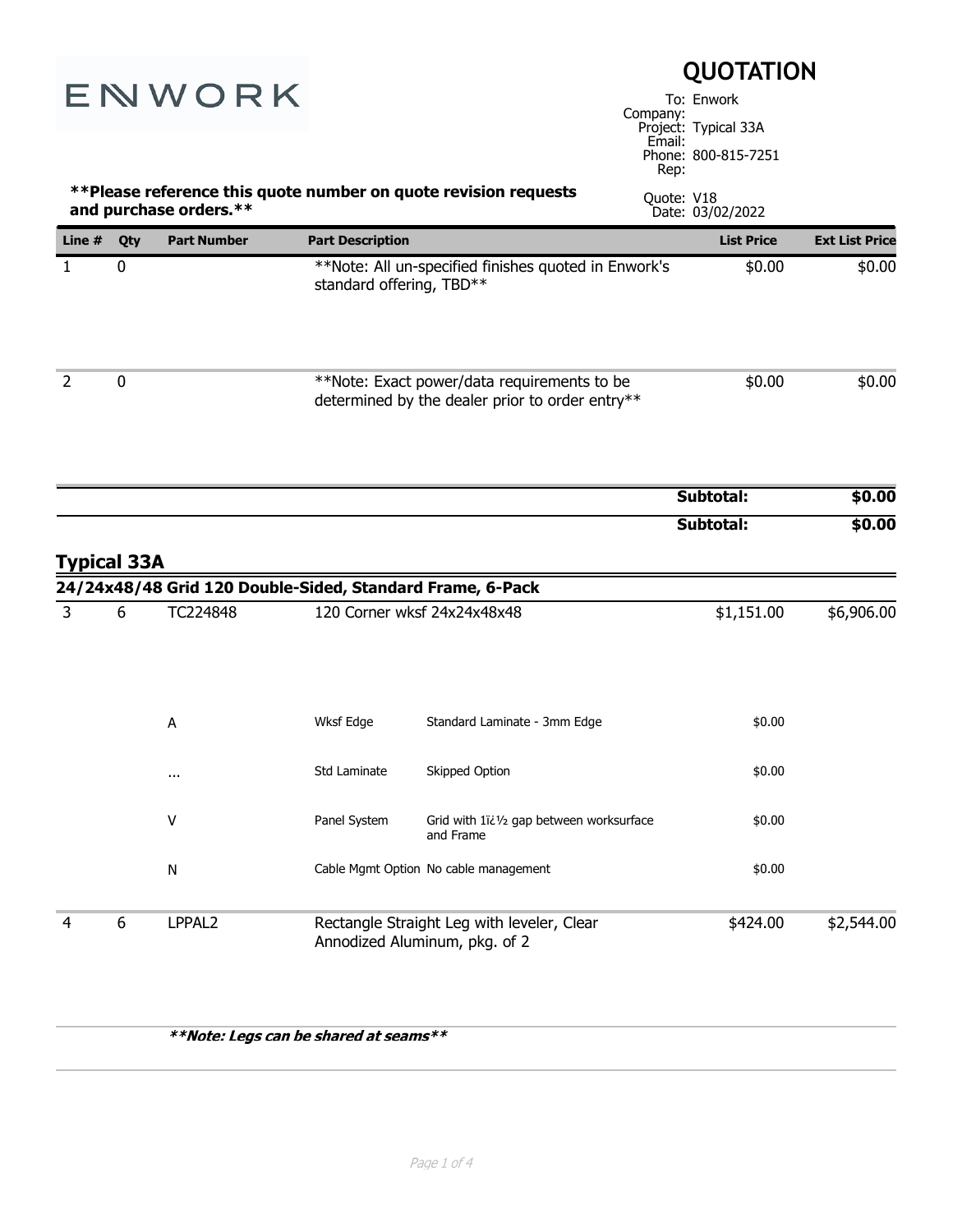| Line # | Qty            | <b>Part Number</b>                                                 | <b>Part Description</b>                                                                   | <b>List Price</b> | <b>Ext List Price</b> |
|--------|----------------|--------------------------------------------------------------------|-------------------------------------------------------------------------------------------|-------------------|-----------------------|
| 5      | A2MP24BFE<br>6 |                                                                    | Apex 24"D Box File Mobile Pedestal (Full Extension<br>Box, Full Extension File)           | \$994.00          | \$5,964.00            |
|        |                | $\cdots$                                                           | Paint Finish<br>Skipped Option                                                            | \$0.00            |                       |
|        |                | $\cdots$                                                           | Pull Suffix List<br>Skipped Option                                                        | \$0.00            |                       |
| 6      | 6              | A2CUSH24                                                           | Seat Cushions for Apex Pedestals, Magnet<br>Installation 2"x15"x22"                       | \$273.00          | \$1,638.00            |
|        |                | $\cdots$                                                           | Fabric Suffix List - Skipped Option<br>Cushions                                           | \$0.00            |                       |
|        |                | ** Choose from Camira Era, Rivet, Gravity or Manhattan Fabrics. ** |                                                                                           |                   |                       |
| 7      | 18             | <b>PDGR</b>                                                        | Universal Cable Gripper, 5 openings                                                       | \$34.00           | \$612.00              |
| 8      | $\overline{2}$ | <b>U48E2T</b>                                                      | Grid End of Run Standard Frame, Thin Top Cap,<br>48W, 2 Sided Power and Beltway           | \$1,294.00        | \$2,588.00            |
|        |                | 1                                                                  | Powerway Option<br>Circuit 1 for standard 5-Wire, 3-Circuit<br>Powerway, Grey Receptacles | \$0.00            |                       |
| 9      | 1              | <b>U48M2T</b>                                                      | Grid Mid Standard Frame, Thin Top Cap, 48W, 2<br>Sided Power and Beltway                  | \$1,260.00        | \$1,260.00            |
|        |                | $\mathbf{1}$                                                       | Powerway Option<br>Circuit 1 for standard 5-Wire, 3-Circuit<br>Powerway, Grey Receptacles | \$0.00            |                       |
| 10     | 1              | <b>U48M2T</b>                                                      | Grid Mid Standard Frame, Thin Top Cap, 48W, 2<br>Sided Power and Beltway                  | \$1,260.00        | \$1,260.00            |
|        |                | $\overline{2}$                                                     | Powerway Option<br>Circuit 2 for standard 5-Wire, 3-Circuit<br>Powerway, Grey Receptacles | \$0.00            |                       |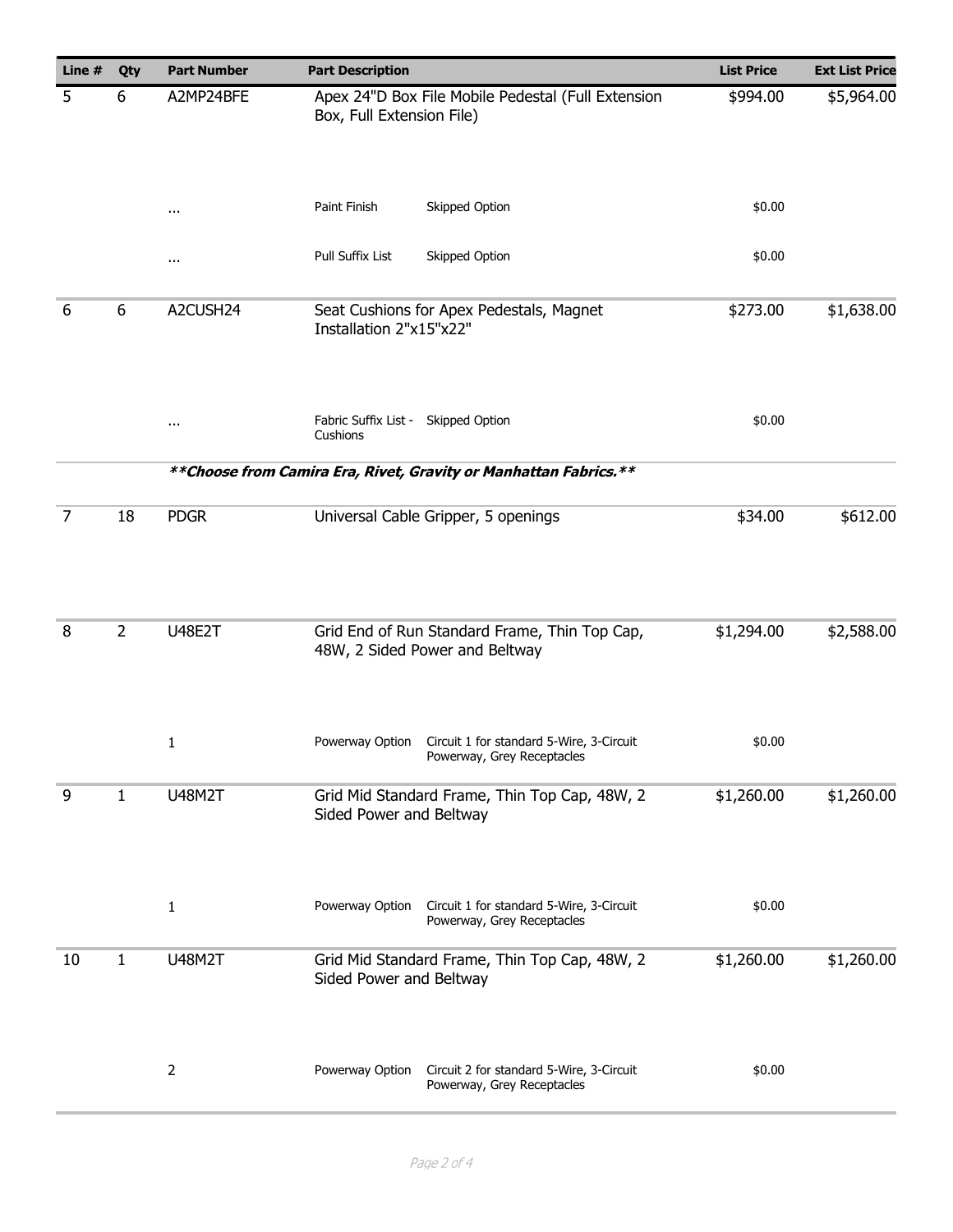| Line $#$ | Qty            | <b>Part Number</b> | <b>Part Description</b>                                                                                                                 | <b>List Price</b> | <b>Ext List Price</b> |
|----------|----------------|--------------------|-----------------------------------------------------------------------------------------------------------------------------------------|-------------------|-----------------------|
| 11       | $\mathbf{2}$   | <b>U48E2T</b>      | Grid End of Run Standard Frame, Thin Top Cap,<br>48W, 2 Sided Power and Beltway                                                         |                   | \$2,588.00            |
|          |                | $\overline{2}$     | Powerway Option<br>Circuit 2 for standard 5-Wire, 3-Circuit<br>Powerway, Grey Receptacles                                               | \$0.00            |                       |
| 12       | 22             | <b>UMTD</b>        | Grid Tether Brackets for 36H Frame and 28H Mini<br>Frame (Power below wksf), Silver                                                     | \$45.00           | \$990.00              |
| 13       | 1              | UPHASE72M          | Power Infeed, Metallic Liquid Tight, Hardwire, 72"                                                                                      | \$246.00          | \$246.00              |
| 14       | $\overline{2}$ | <b>UPP120</b>      | Grid Electrical Connector Package, 120 Degree,<br>With Power (for Standard 5-Wire 3-Circuit<br>Powerway), Silver                        | \$445.00          | \$890.00              |
| 15       | 10             | USLEGAL36          | Impression Grid Straight Leg for 36"H Frame and<br>28" Mini Frame (power below wksf), Clear Anodized<br>Aluminum                        | \$240.00          | \$2,400.00            |
| 16       | $\mathbf{1}$   | USLEGAL36H         | Impression Grid Straight Leg with Power-In Feed<br>hole for 36" Frame and 28" Mini Frame (power<br>below wksf), Clear Anodized Aluminum | \$252.00          | \$252.00              |
| 17       | 12             | USUFT48            | Grid Tackable Fabric Tile for Standard Frame,<br>Upper, for Thin Top Cap, 48Wx8H                                                        | \$299.00          | \$3,588.00            |
|          |                | $\cdots$           | Fabric Suffix List<br>Skipped Option                                                                                                    | \$0.00            |                       |
|          |                |                    | ** Choose from Camira Era, Rivet, Carlow, Manhattan or Lucia Fabrics.**                                                                 |                   |                       |
| 18       | $\mathbf{1}$   | <b>UYCONN</b>      | Ambition/Grid Y Connector (for Standard 5-Wire<br>3-Circuit Powerway ONLY)                                                              | \$34.00           | \$34.00               |